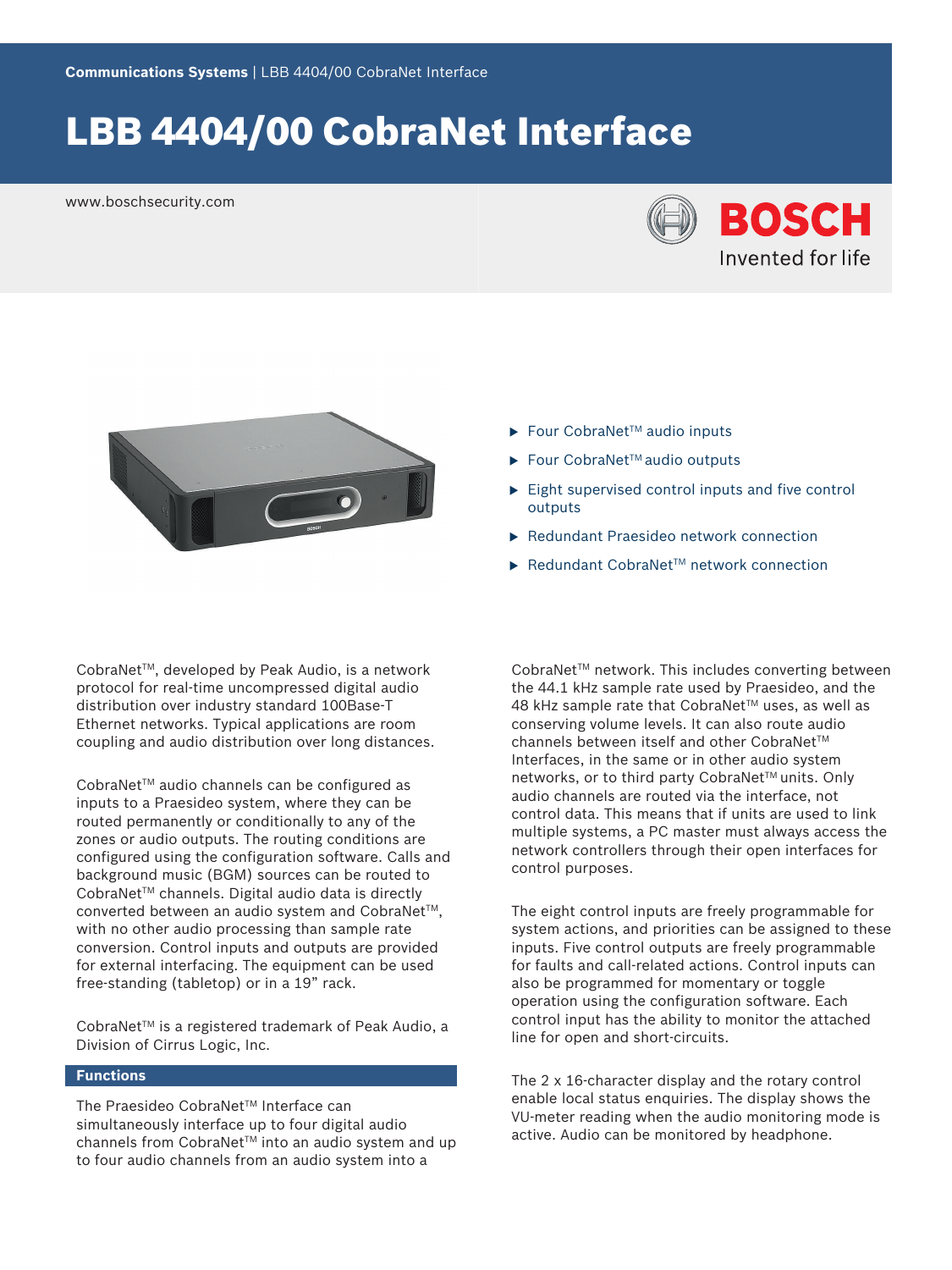The interface supports redundant network cabling of both an audio system and CobraNet™ networks. It gets its power from the network controller via the network cable. The unit is self-monitoring and continually reports its status to the network controller.

#### **Controls and indicators**

- 2 x 16 character LCD status display
- Rotary/push control for menu control and headphone volume

#### **Interconnections**

- Two optical network connections
- Two RJ45 Ethernet connectors for the CobraNet™
- Eight control inputs to enable audio inputs and audio outputs
- Five control outputs to indicate channel engaged state
- One headphone output 3.5 mm (0.14 in) stereo



#### Rear view

## **Certifications and approvals**

| Safety           | acc. to IEC 60065 / EN 60065                    |
|------------------|-------------------------------------------------|
| Immunity         | acc. to EN 55103-2 / EN 50130-4 /<br>FN 50121-4 |
| <b>Emissions</b> | acc. to EN 55103-1 / FCC-47 part 15B            |
| Emergency        | acc. to EN 60849                                |
| Maritime         | acc. to IEC 60945                               |

| <b>Region</b> | <b>Certification</b> |            |
|---------------|----------------------|------------|
| Europe        | <b>CPR</b>           | EU_CPR     |
|               | <b>CE</b>            |            |
|               | <b>CE</b>            | <b>COC</b> |
|               | <b>CE</b>            | CertAlarm  |
|               | <b>CE</b>            | <b>DOP</b> |
|               | GL                   |            |

### **Installation/configuration notes**



- 1 Ethernet network
- 2 Control inputs
- 3 Plastic optical fiber network
- 4 Control outputs
- 5 Display and control
- 6 CobraNetTM interface
- 7 Sample rate conversion
- 8 Network processor and DSP
- 9 Network redundancy switching

### **Parts included**

| Quantity | <b>Component</b>                      |
|----------|---------------------------------------|
| 1        | LBB 4404/00 CobraNet Interface        |
| 1        | Set of mounting brackets for 19" rack |
|          | Set of feet                           |
|          | Set of connectors                     |
|          |                                       |

### **Technical specifications**

#### **Electrical**

| Supply voltage      | 24 to 48 VDC                                      |
|---------------------|---------------------------------------------------|
| Power consumption   | 11 W (DC)                                         |
| Audio Transport     | <b>Ethernet</b>                                   |
| Channels            | 4 in / 4 out per interface<br>Max 64 on CobraNet™ |
| Compliance          | <b>IEEE 802.3</b>                                 |
| Audio Transport     | 16/20/24-bit                                      |
| Sample Rate         | 48 kHz                                            |
| Latency             | $5.33 \,\mathrm{ms}$                              |
| Integrity assurance | Watchdog                                          |